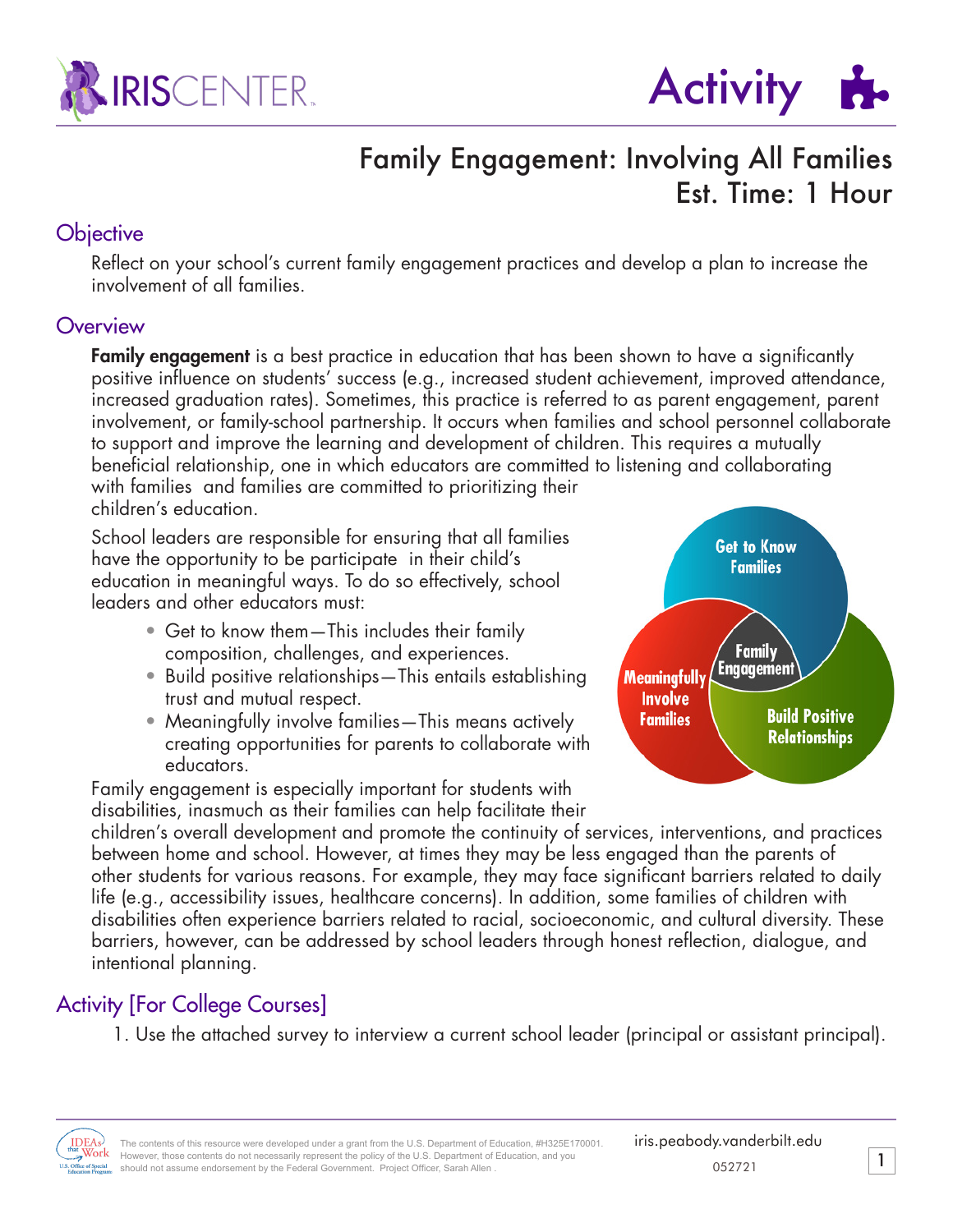



# Family Engagement: Involving All Families

- 2. Based on the survey results, briefly describe how well the school is engaging:
	- a. Families of students with disabilities
	- b. English Learners
	- c. Students from economically disadvantaged backgrounds
- 3. In regard to family engagement:
	- a. Describe what the school is doing well.
	- b. Discuss any areas in which the school could make improvements.
- 4. Using the table below, create an action plan to address these areas of concern.

### Activity [For College Courses]

- 1. Complete the attached survey and reflect on the family engagement practices currently implemented at your school.
- 2. Based on the survey results, how well do your school's current practices ensure the engagement of:
	- a. Families of students with disabilities are engaged
	- b. English Learners
	- c. Students from economically disadvantaged backgrounds
- 3. Are there areas in which the school could make improvements? If so, describe.
- 4. Using the table below, create an action plan to address these areas of concern.
	- a. Include at least three strategies that you will use to implement family engagement activities that are meaningful and aligned with student academic achievement, attendance, or behavior.
	- b. List the action steps that will be taken for each strategy.
	- c. List the resources (i.e., funding, people, materials) needed to successfully implement each strategy.
	- d. Describe how you will determine whether the strategy was effective.

| <b>Area of Concern</b> | Improvement<br><b>Strategies</b> | <b>Action Steps</b> | <b>Resources Needed</b> | <b>Success Criteria</b> |
|------------------------|----------------------------------|---------------------|-------------------------|-------------------------|
|                        |                                  |                     |                         |                         |
|                        |                                  |                     |                         |                         |
|                        |                                  |                     |                         |                         |
|                        |                                  |                     |                         |                         |